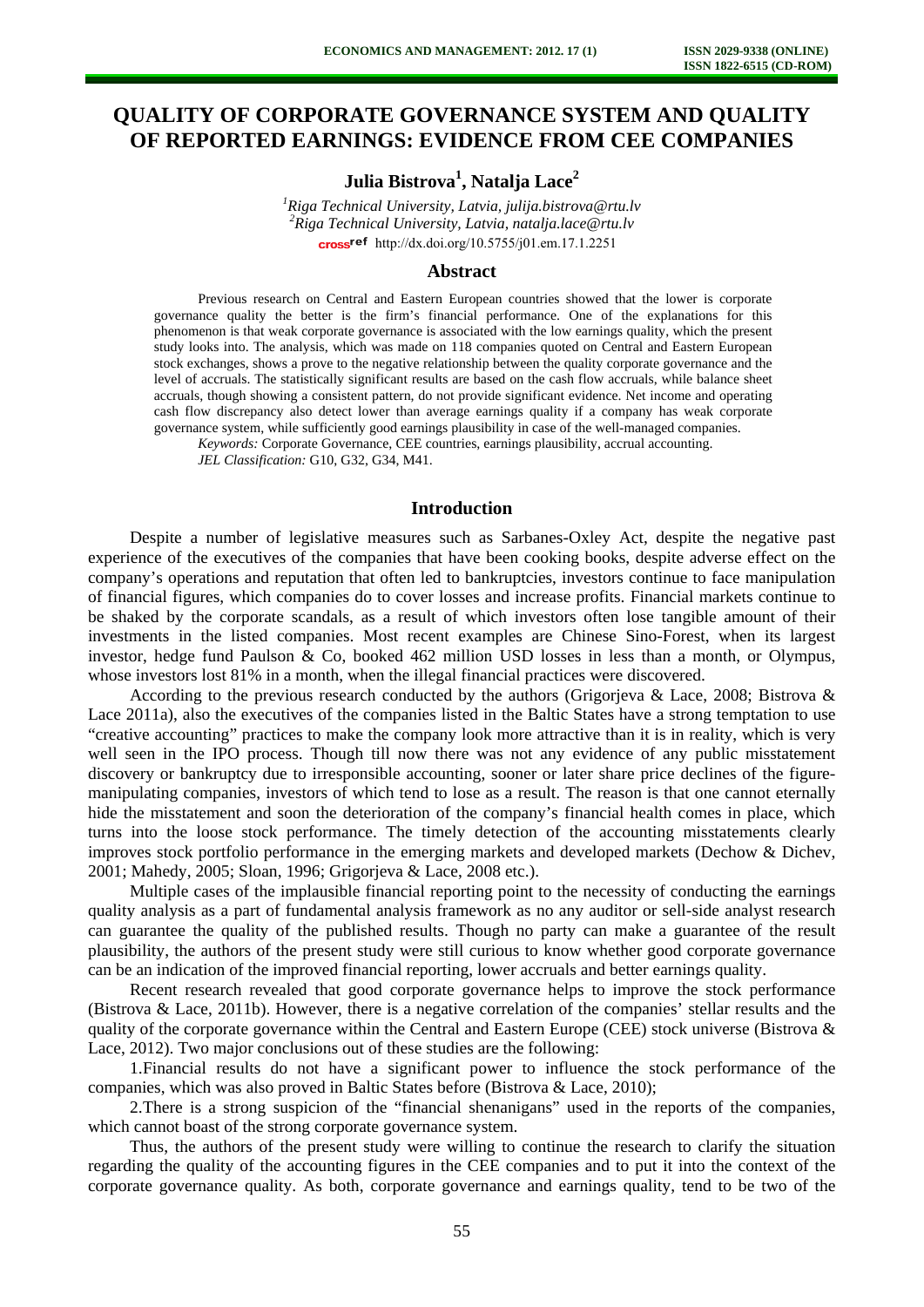major factors for the company to demonstrate sustainable shareholder value and, therefore, sustainable shareholder return, the authors speculated that there should be a positive association between the quality of financials and quality of the corporate governance.

The authors proposed the following hypotheses to be checked in the course of the research:

**Hypothesis I:** Well-established corporate governance structure helps to ensure more rigorous discipline towards the financial reporting and, thus, ensures higher quality of the earnings management.

**Hypothesis II:** There is faster earnings quality improvement in the last three years of those companies, which demonstrate more solid corporate governance.

The main objective of the research would be to look into the quality of the corporate governance and the quality of earnings of the CEE companies and put these two determinants of the sustainable shareholder value creation in the relation to each other.

The research methods, which were employed to obtain the results, were the correlation analysis, regression analysis, quartile analysis as well as factor analysis.

The present study contributes to the academic literature by looking at the complex CG measure within the developing region, while most of the studies conducted till now focused mainly on the association of earnings quality and stand-alone characteristics of CG (Klein, 2002; Xie *et al*., 2003; Peasnell *et al*., 2005), whereas others focused on the developed equity markets (Larcker *et al*., 2007; Bowen *et al*., 2008; Jiang *et al*., 2008).

## **Evidence of Association between Corporate Governance and Earnings Quality – Literature Review**

The literature dealing with the influence of corporate governance quality on the earnings management can be conditionally categorized into the two categories, one of which regards separate factors of the corporate governance, while the other looks into the complex measure of corporate governance, which includes a number of criteria to evaluate corporate governance structure.

### *Attributes of Corporate Governance*

Less attention in this paper is paid to the separate attributes of CG system as the authors look into the complex evaluation, which considers 21 criterion on CG assessment. However, one cannot neglect them in order to have a complete picture of the research on the corporate governance connection to the quality of earnings.

The studies on financial reporting quality and board independence, which has strong influence on share price performance, provide mixed results. For example, Chin *et al.* (2006) states that there is a positive relationship between board size and earnings management, while the results of Xie *et al.* (2003) demonstrate the opposite results.

A number of studies indicate positive relationship between the quality of accounting and the strength of the audit committee governance, where the independence and the experience of the committee members are the key factors to achieve sustainable reporting (Dhaliwal *et al.* 2006, Baxter & Cotter 2009, Choi *et al.,* 2004). The results of the research on Malaysian companies by Hashim and Devi (2009) discover positive association between earnings quality and family ownership as well as concentrated institutional ownership. These two types of concentrated ownership structures are able to minimize the agency problem by establishing more efficient controlling procedures. Jiang *&* Anandarajan (2009) also looked into the shareholding issues and discovered that the stronger are shareholder rights the better is the earnings quality.

### *Corporate Governance Complex Measures*

Corporate Governance assessment indices, which allow to thoroughly evaluate corporate governance, have been developed rather recently. For example vastly used for academic research G-index was developed by Gompers *et al*. in 2003. Therefore, the majority of the studies on overall CG influence on quality of earnings management started to appear after 2006.

The researchers, which widely employed G-index for measuring corporate governance quality, came to the conclusion that there is no significant relationship between the corporate governance and earnings management (Bowen *et al.* 2008, Sivaramakrishnan & Yu, 2008). But the authors of the latter study argue that not the strength but the adequacy of the corporate governance is a significant determinant of the earnings quality. Mentioned studies mainly focused on the US, covering large samples of US companies (over 3000).

The authors, who used other corporate governance assessment measures, were more successful to find the viable evidence that corporate governance is a determinant of the earnings management quality. For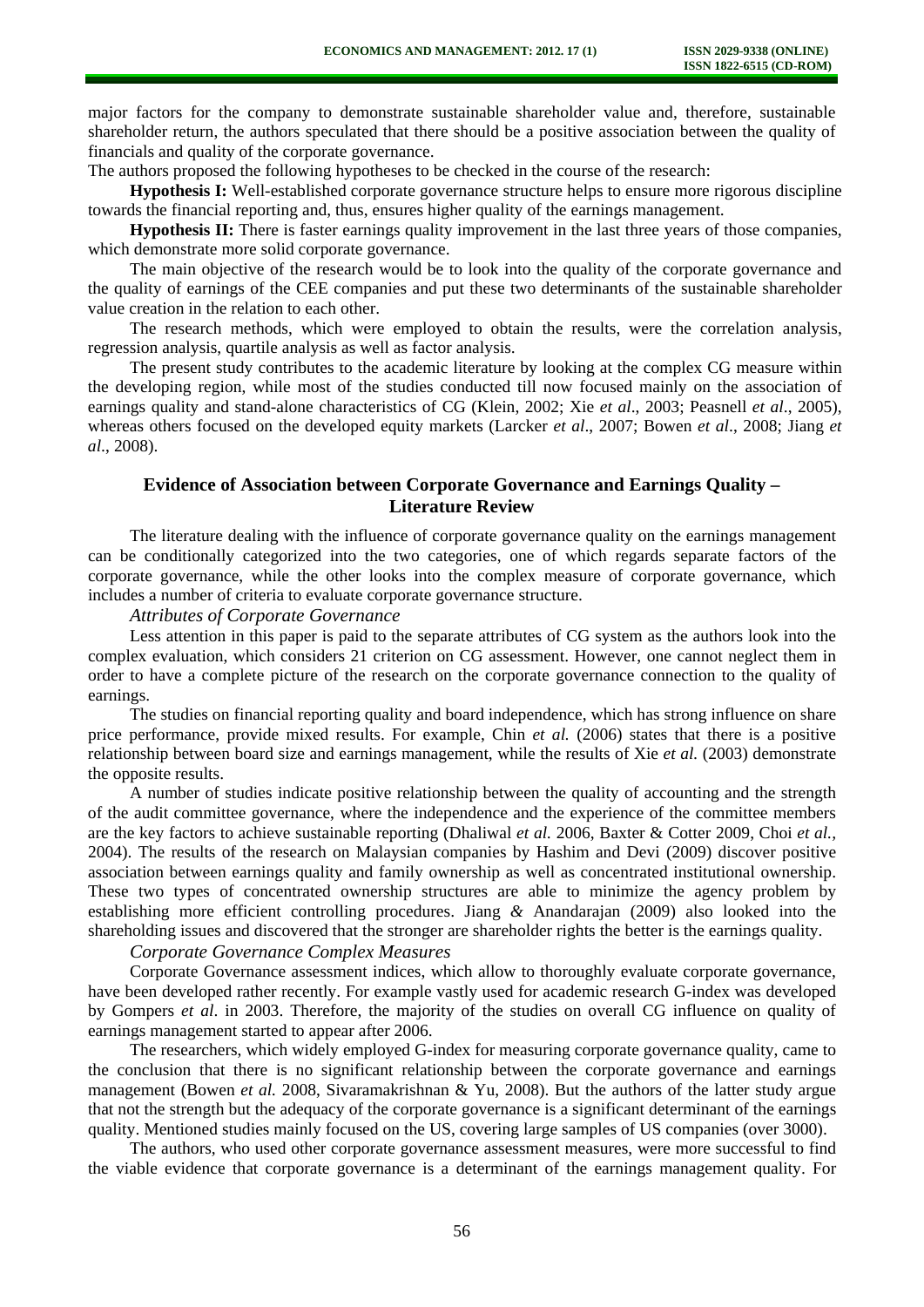example, Jiang *et al.* (2008) applied Gov-score, which is comprised of 51 criteria and was developed by Brown and Caylor (2006). They found out that the higher is the quality of corporate governance the lower is accruals level and the better is earnings quality.

Larcker *et al.* (2007) assessed corporate governance using 39 criteria, which also included criteria on the capital structure characteristics. The study was conducted on 2106 companies quoted in USA. The researchers concluded that there is no strong indication that good CG improves the quality of earnings.

One of the most recent studies on CG was conducted by the Bekiris and Doukakis (2011), who used 55 criteria to evaluate the corporate governance quality of 427 Spanish and Greek firms. The main findings indicated that the strong corporate governance mechanisms increase the credibility of the financial reporting, which was clearly seen with large and mid-cap companies, while no evidence spotted with small capitalization companies.

Therefore, one can conclude that past research findings indicate that the quality of corporate governance can become a determinant of the quality of financial figures, although the ultimate association depends on the corporate governance metric chosen for the research.

## **Research Methodology**

The main objective of the present study is to detect the relationship between the quality of corporate governance and the plausibility of earnings. Analyzed sample is comprised of 118 companies, which are included in the main lists of the CEE (Croatia, Czech Republic, Estonia, Hungary, Latvia, Lithuania, Romania, Poland, Slovakia, Slovenia) stock exchanges. The analysis period is 4 years (from 2007 to 2010), during which the influence of corporate governance on the plausibility of the financial results and its dynamics is evaluated. The data for the research purposes were extracted mainly from the corporate annual reports. Earnings quality was assessed based on the widely-accepted measures to detect creative accounting practices: level of accruals and comparison of net income level to operating cash flow.

The following formula has been used to determine the balance sheet based level of accruals for year t (Richardson & Tuna, 2011):

Balance sheet based accruals =  $(NOAt - NOAt-1)/[(NOAt + NOAt-1)/2]$  (1),

where NOA is net operating assets, which are calculated in the following way:

 $NOA = (Total assets<sub>t</sub> - Cash<sub>t</sub>) - (Total liabilities<sub>t</sub> - Total debt)$  (2)

Another metrics of the accrual level, cash flow statement based accruals, was used to double-check the results for year t (Richardson & Tuna, 2011):

Cash flow statement based accruals = (Net Incomet – Cash From Operationst - Cash From Investmentst) /  $((NOA<sub>t</sub> + NOA<sub>t</sub>-1)/2)$  (3)

To make an evaluation of the CEE companies corporate governance organization, the authors employed the corporate governance assessment model, which was developed in 2011 and was tested on the CEE listed companies (Bistrova & Lace 2011b). The model was developed based on the CG best practices recommended by the CEE stock exchanges. The model consists of 21 criteria which are grouped into 4 major categories: Supervisory Board, Management team, Investor Relations/AGM and Information Transparency. Corporate governance assessment was made based on the annual reports of FY 2009 as well as on the corporate governance reports and website information.

To detect the evidence of the statistically significant relationship between the plausible corporate governance and the plausible reported earnings, the authors ran a regression, where the dependent variable was accruals level and independent – corporate governance rating. Besides, the quartile analysis was used to visualize the results.

#### **Research Results**

#### *Earnings Quality of CEE companies*

The quality of earnings management provide the hint of the result plausibility and earnings level sustainability, which gains importance in such dynamic environment as Central and Eastern Europe. One of the simplest measures to test earnings quality is accruals level versus corporate assets determination. In the present paper the authors base their conclusions on the two methods to define accruals level – cash flow and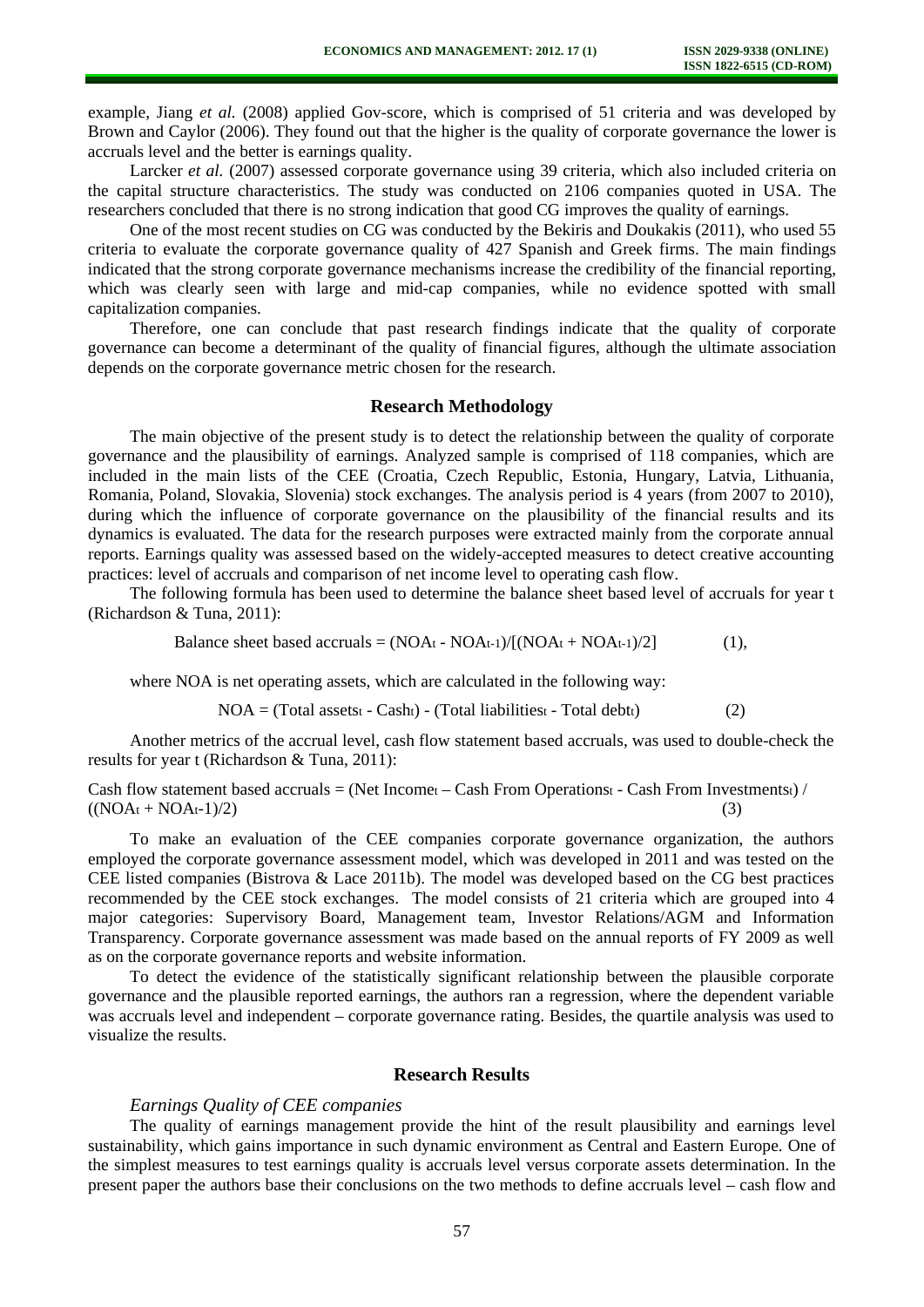balance sheet. There can be an insignificant difference between the results provided by the two methods due to non-cash acquisitions, currency translation etc. However, the correlation between the results provided by the two methods exceeds 80% (Richardson & Tuna, 2011).



**Figure 1.** Median accrual levels of the companies listed on CEE stock exchanges (2007-2010)

According to the chart on Figure 1 the accruals are non-existent in the Baltic States (exc. Latvia), Croatia and Slovenia. Interestingly, that these regions got the highest CG ratings on the corporate governance in the previous study on CG evaluation (Bistrova & Lace, 2011b). Romania, Slovakia and Hungary, which received not too high CG scores, also cannot boast of the perfect earnings quality as seen from the chart. In majority of cases cash flow statement and balance sheet accruals are not significantly different one from another. However, in some instances the difference becomes rather evident, which happens mainly due to insufficient number of companies, when it comes to the country level, and the results can be distorted by one or several companies.

Another measure of accounting quality is the determination of the discrepancy between the operating cash flow and the operating and net income. In the long-term operating cash flow and operating income should be equal, while in the short-term operating cash flow should be at least higher than net income.



**Figure 2.** Proportionate number of cases when net income exceeded or fell behind operating cash flow (2007-2010)

Figure 2 shows in which countries there were more cases when the quality of earnings can be questioned, i.e. when net income exceeded operating cash flow, thus making the earnings unsustainable. Latvian, Polish and Romanian companies more often than average reported net incomes higher than the cash flow. While Estonian, Lithuanian and Slovakian companies provide more plausible results than their peers as they less often than average reported higher net income.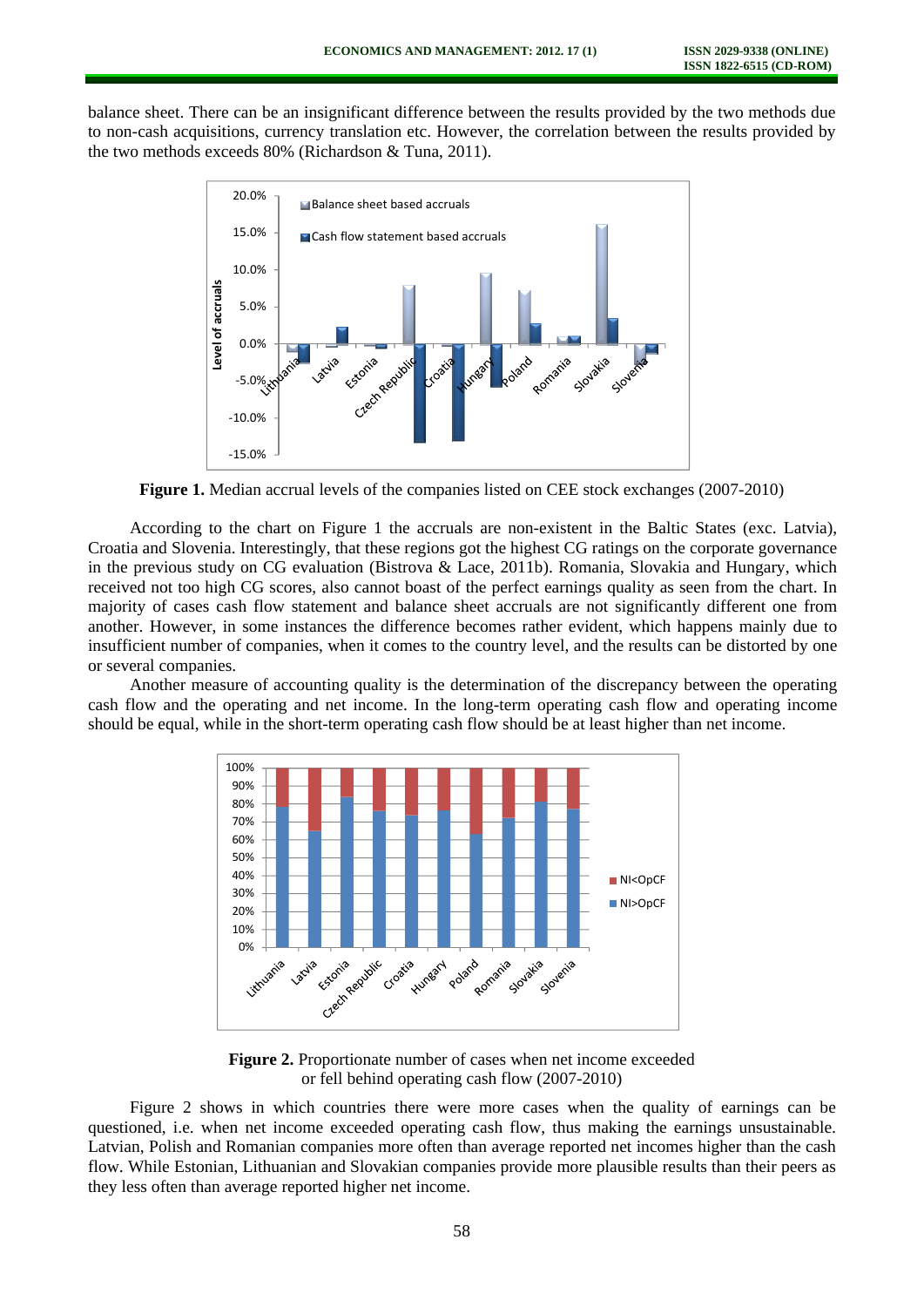Overall the situation with the accrual level within CEE stock universe is relatively good as the accruals for the market are on the low level and there is an improvement trend seen throughout the last four years. For example, sample median balance sheet based accruals declined from 3.8% in 2007 to -0.2% in 2010 and cash flow statement based accruals declined from 0.46% in 2007 to -0.84% in 2010. The lowest level of accruals, according to the both methods, was seen during the downcycle in 2009.

*Corporate Governance Influence on Earnings Quality* 

To prove the first hypothesis on the CG influence significance, the authors ran the regressions, the results of which are reflected in the Table 1.

**Table 1.** Key Regression Statistics  $(x - CG)$  rating,  $y - average$  accruals level)

|              |           | Regression Statistics Balance sheet based accruals Cash flow statement based accruals |
|--------------|-----------|---------------------------------------------------------------------------------------|
| Multiple R   | 8.2%      | 19.6%                                                                                 |
| R Square     | 0.0067    | 0.0385                                                                                |
| Coefficients | $-0.0047$ | $-0.2013$                                                                             |
| t Stat       | $-0.7830$ | $-1.7091$                                                                             |
| F Stat       | 0.6130    | 2.9209                                                                                |

Several conclusions can be drawn out of the regression results. First, there is a negative association between the quality of corporate governance and level of accruals. Second, there is a moderate negative correlation of CG rating and the level of cash flow statement based accruals. Third, the regression based on the cash flow accruals shows significant relationship at 10% level, according to the t-test.

The quartile analysis was the next step to perform the analysis in order to be able to prove the hypothesis. The companies in the sample were divided into 4 equal parts (quartiles) according to their corporate governance rating, meaning that the first quartile is comprised of companies with the lowest CG ranking, while the fourth quartile is comprised solely of well-managed CEE companies.



**Figure 3.** Median level of accruals (2007-2010) according to the CG quartile (1-worst CG, 4-best CG)

The main finding of the quartile analysis is that there is an association between financial reporting plausibility and how well corporate governance system is established and run. There is a clear pattern of the declining accruals when the corporate governance rating is increased, particularly well-seen in case of the cash flow based accruals.

However, the authors were not able to prove the second hypothesis that the companies, which are wellmanaged show fast improvement in the level of accruals than the companies with weaker CG systems. The results obtained were rather ambiguous to be able to make any robust conclusion. For example, in the case of cash flow accruals, the companies of the  $2<sup>nd</sup>$  and  $3<sup>rd</sup>$  quartiles showed the best improvement, while the companies with the best CG ratings were lagging behind all other quartiles. In the case of balance sheet accruals, the companies of the 1<sup>st</sup> and 4<sup>th</sup> quartiles did their best to rapidly improve the earnings management.

Considering another measure of the earnings quality, which is net income comparison to operating cash flow, the authors did not see as clear results as when considering accruals, but still a certain relationship can be spotted.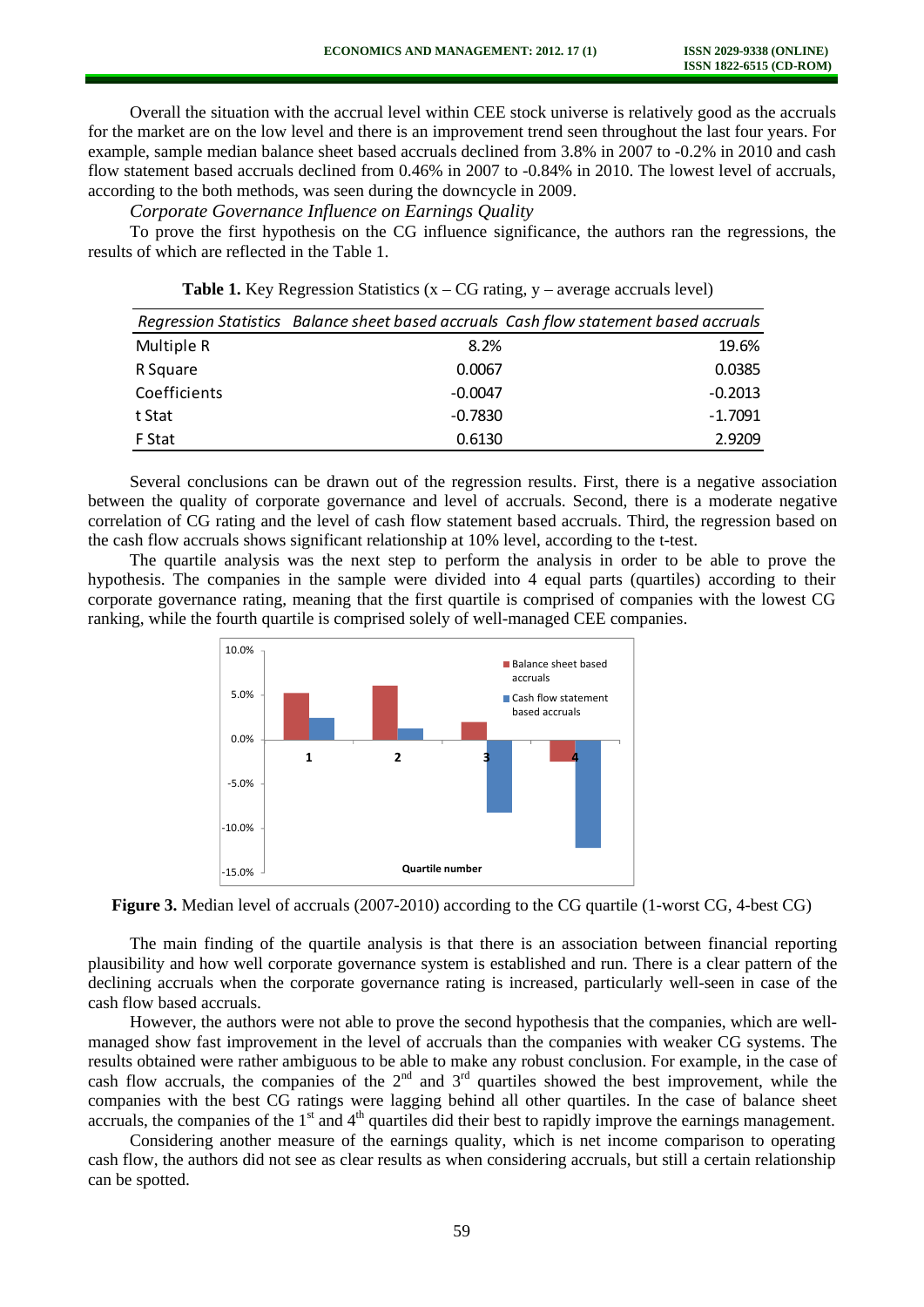

**Figure 4.** Proportionate number of cases when net income exceeded or fell behind operating cash flow according to CG quartile (2007-2010)

The number of cases when the net income exceeded operating cash flow, pointing the higher earnings plausibility, was the lowest in the case of the third quartile. It has been lower also in the fourth quartile, compared to the first or second quartiles. Therefore, the companies with above average corporate governance quality are able to offer above average earnings quality.

## **Conclusions**

Two hypotheses were stated prior to conducting the research on the association between the corporate governance quality and the quality of the reporting earnings. The results obtained in the course of the study prove the first hypothesis that there is less risk to face financial results manipulation if the corporate governance is of the high quality, meaning that its board and management team act according to the best practice, information on the company is transparent and publicly available etc. The second hypothesis that well-managed companies are also the best in improving quality of the reported earnings during the last three years was not proved as the results of the study proved to be rather mixed.

The analysis of the overall earnings management in CEE region demonstrated that the situation is rather favourable for the CEE investors as earnings manipulation is on a rather low level, based on the accruals analysis and comparison of net income to operating cash flow. Besides, there is a strong trend for the results improvement during the last four years. Perhaps, partly it can be linked to the recent financial crisis, when the management had lower incentives to manipulate earnings due to the overall depression and also significant investment outflows from CEE companies.

When trying to discover the relationship between the corporate governance and quality of earnings, the authors used regression and quartile analyses, both of which showed the two variables negative relationship. When considering cash flow statement based accruals, the results become statistically significant and, thus, more reliable than in the case of balance sheet based accruals. Net income and operating cash flow comparison was also able to support the results by showing that the well-managed companies are providing more plausible results.

The present research completes the previous two studies on corporate governance (Bistrova & Lace, 2011b; Bistrova & Lace, 2012), which discovered positive association of CG and stock performance, while negative association of CG and firm's financial performance. The possible explanation of this phenomenon was "creative accounting", as weak CG systems lack efficiency to control for earnings manipulation and, therefore, the companies post "inflated earnings", which are not sustainable in the long-run. The present study provides evidence that this explanation might be true, indeed, as the weakly governed companies more often tend to publish "financial shenanigans".

Therefore, the authors strongly recommend investors to include corporate governance analysis in the standard fundamental analysis framework as the quality of corporate governance can help to avoid "negative" earnings surprises.

## **References**

1. Baxter, P. & Cotter, J. (2009). Audit committees and earnings quality. Accounting and Finance, 49, 267–290.